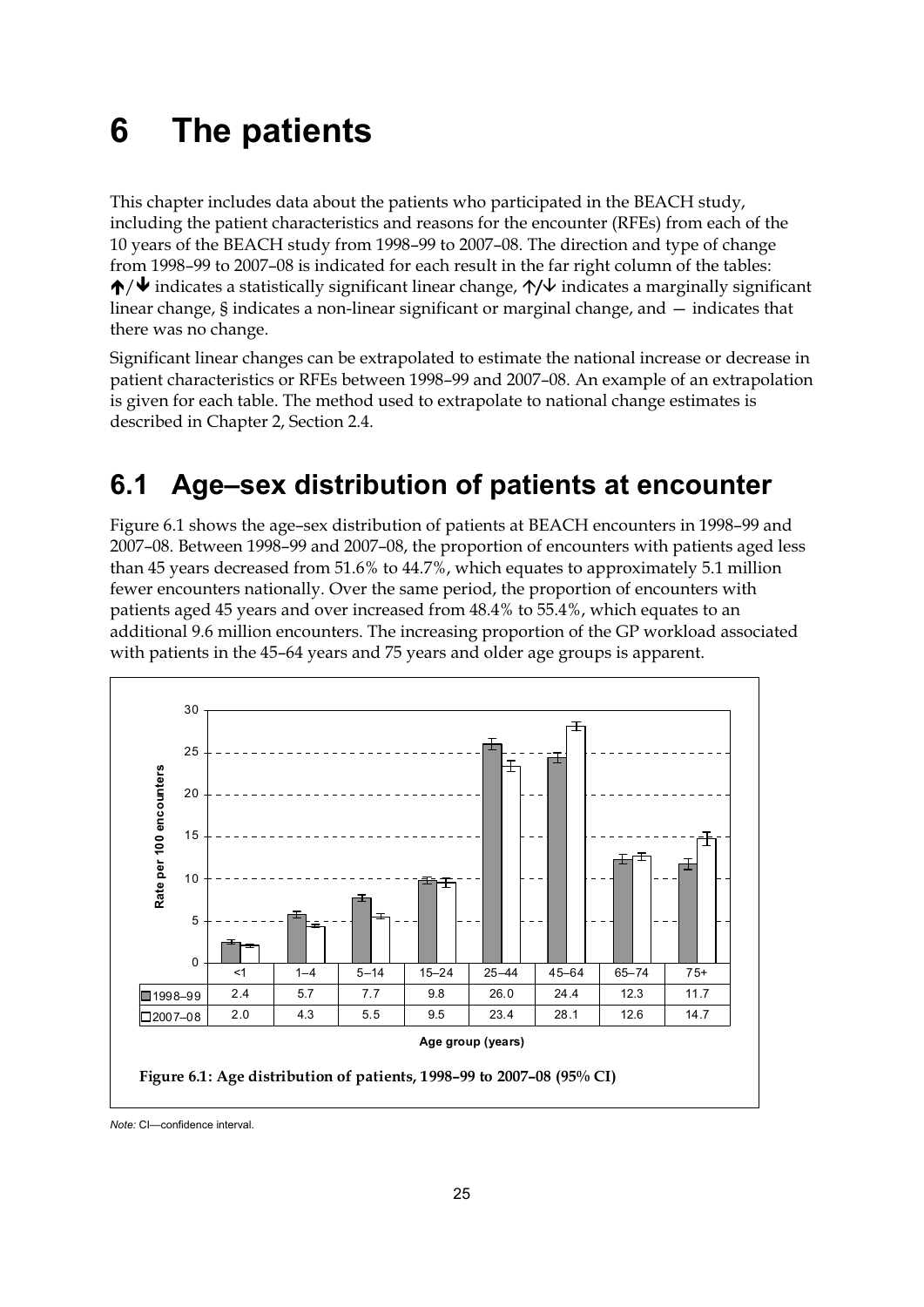### **6.2 Other patient characteristics**

Table 6.1 shows that the proportion of encounters with patients holding a Repatriation health card has decreased significantly from 3.4% in 1998–99 to 2.8% in 2007–08. The decrease equates to about half a million fewer encounters with repatriation cardholders.

## **6.3 Patient reasons for encounter**

RFEs are those concerns and expectations that patients bring to the GP. International interest in reasons for encounter has been developing over the past three decades. RFEs reflect the patient's demand for care and can provide an indication of service use patterns, which may benefit from intervention on a population level.<sup>20</sup>

Participating GPs were asked to record at least one and up to three patient RFEs in words as close as possible to those used by the patient, before the diagnostic or management process had begun. RFEs can be expressed in terms of one or more symptoms (for example 'itchy eyes', 'chest pain'), in diagnostic terms (for example 'about my diabetes', 'for my hypertension'), a request for a service ('I need more scripts', 'I want a referral'), an expressed fear of disease, or a need for a check-up.

Patient RFEs can have a one-to-one, one-to-many, many-to-one and many-to-many relationship to problems managed. That is, the patient may describe a single RFE that relates to a single problem managed at the encounter, one RFE that relates to multiple problems, multiple symptoms that relate to a single problem managed at the encounter, or multiple RFEs that relate to multiple problems managed at the encounter.

#### **Number of reasons for encounter**

Table 6.2 shows there has been a decrease in the proportion of patients giving a single RFE, from 63.4% in 1998–99 to 58.9% in 2007–08, equating to a national decrease of about 2 million encounters at which only one RFE was given. To balance this there has been an increase in the proportion of encounters at which two RFEs or three RFEs are recorded, from 26.8% in 1998–99 to 29.1% in 2007–08 for two RFEs, and from 9.7% in 1998–99 to 11.9% in 2007–08 for three RFEs. This suggests that there were 3.6 million more encounters nationally where two RFEs were reported and 2.8 million more encounters nationally where three RFEs were reported in 2007–08 than in 1998–99.

#### **Reasons for encounter by ICPC-2 chapter**

Table 6.3 shows that between 1998–99 and 2007–08, there has been:

- a significant increase in the overall rate of RFEs, from 146.3 per 100 encounters in 1998–99 to 153.0 per 100 encounters in 2007–08. This increase equates to about 13.5 million extra RFEs nationally in 2007–08 than in 1998–99
- a 50% increase in the rate of general and unspecified RFEs, equating to an approximate increase of 15.6 million general and unspecified RFEs from 1998–99 to 2007–08 nationally
- a significant decrease in RFEs relating to respiratory problems from 24.8 per 100 encounters in 1998–99 to 20.6 per 100 encounters in 2007–08.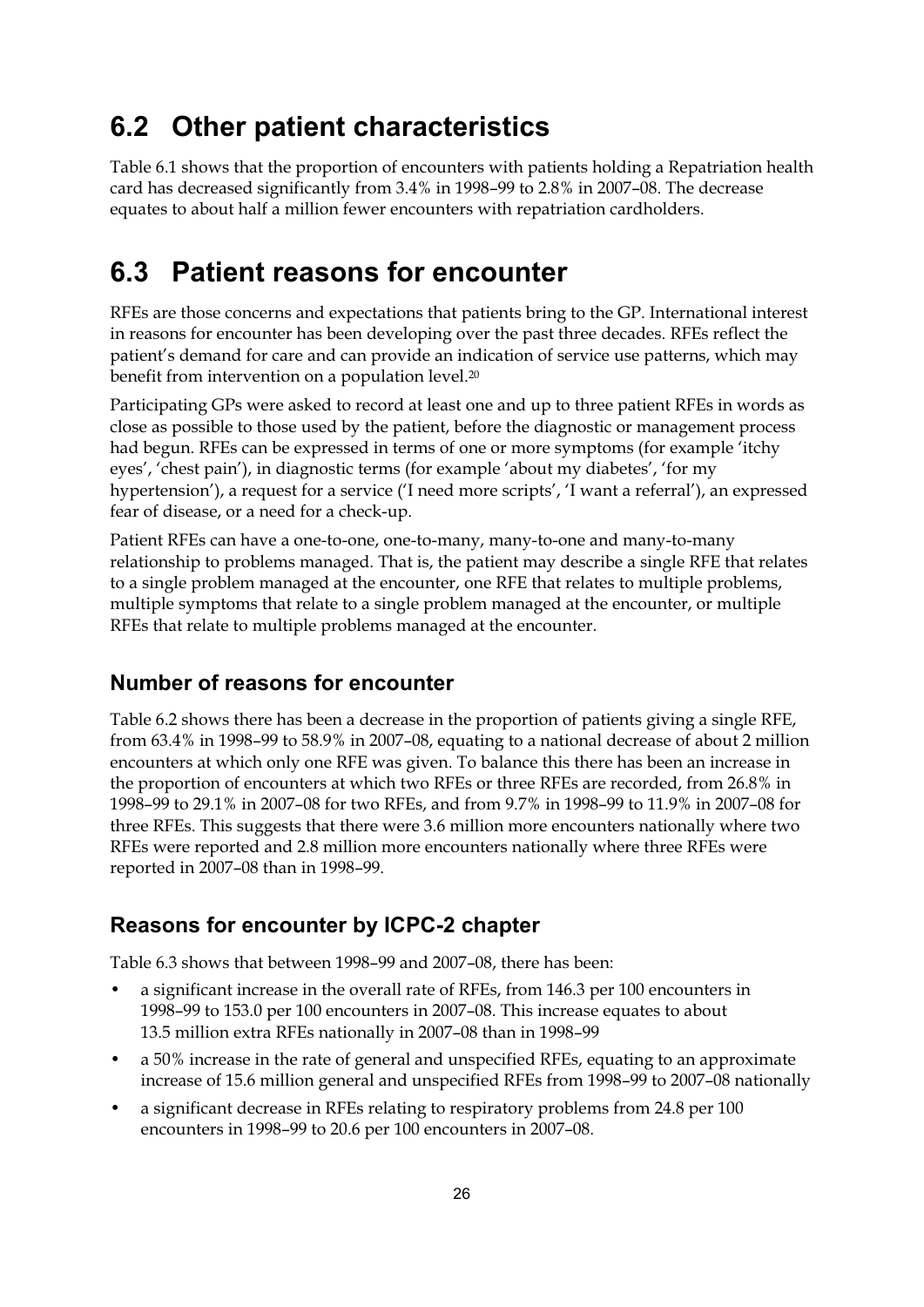#### **Distribution of reasons for encounter by ICPC-2 component**

Table 6.4 shows that between 1998–99 and 2007–08:

- RFEs expressed in terms of a symptom or complaint (for example, 'tired', 'feeling anxious') were the most frequent. The presentation rate of symptoms or complaints has fluctuated over the years. It increased between 1998–99 and 2000–01, and has been decreasing ever since
- the rate of patient attendance to request test results has more than doubled, equating to an increase of over 4.6 million encounters with an RFE of this type in 2007–08 than in 1998–99
- requests for an administrative procedure (such as a medical certificate) also doubled, equating to an increase of approximately 1.4 million requests for an administrative procedure nationally
- patient requests for medications, treatments and therapeutics (such as repeat prescriptions) increased by 50%, equating to an increase of approximately 5.6 million such requests in 2007–08 as compared with 1998–99.

#### **Most frequent patient reasons for encounter**

Table 6.5 shows that between 1998–99 and 2007–08:

- the rate at which patients cited a need to get their prescription(s) as an RFE has increased by 50%, equating to an increase of nearly 5 million encounters with this RFE
- the rate of requests for unspecified blood tests as a RFE increased by 70%, equating to over half a million additional encounters with this RFE
- the rate of requests for general advice and education about patient health has increased by over 60%
- the presentation rate of ear pain decreased by one-quarter, equating to 450,000 fewer encounters where ear pain was a reported RFE
- patient presentations about asthma decreased by more than 40%, and the rate of acute bronchitis/bronchiolitis as a RFE halved. And while the rate of upper respiratory tract infection fluctuated over the years it has decreased by about one-quarter since 1998–99. These three decreases combined suggests that there were approximately 1.7 million fewer encounters with any of these RFEs in 2007–08 than in 1998–99, which would partly explain the decrease in the rate of RFEs related to the respiratory system (Table 6.3).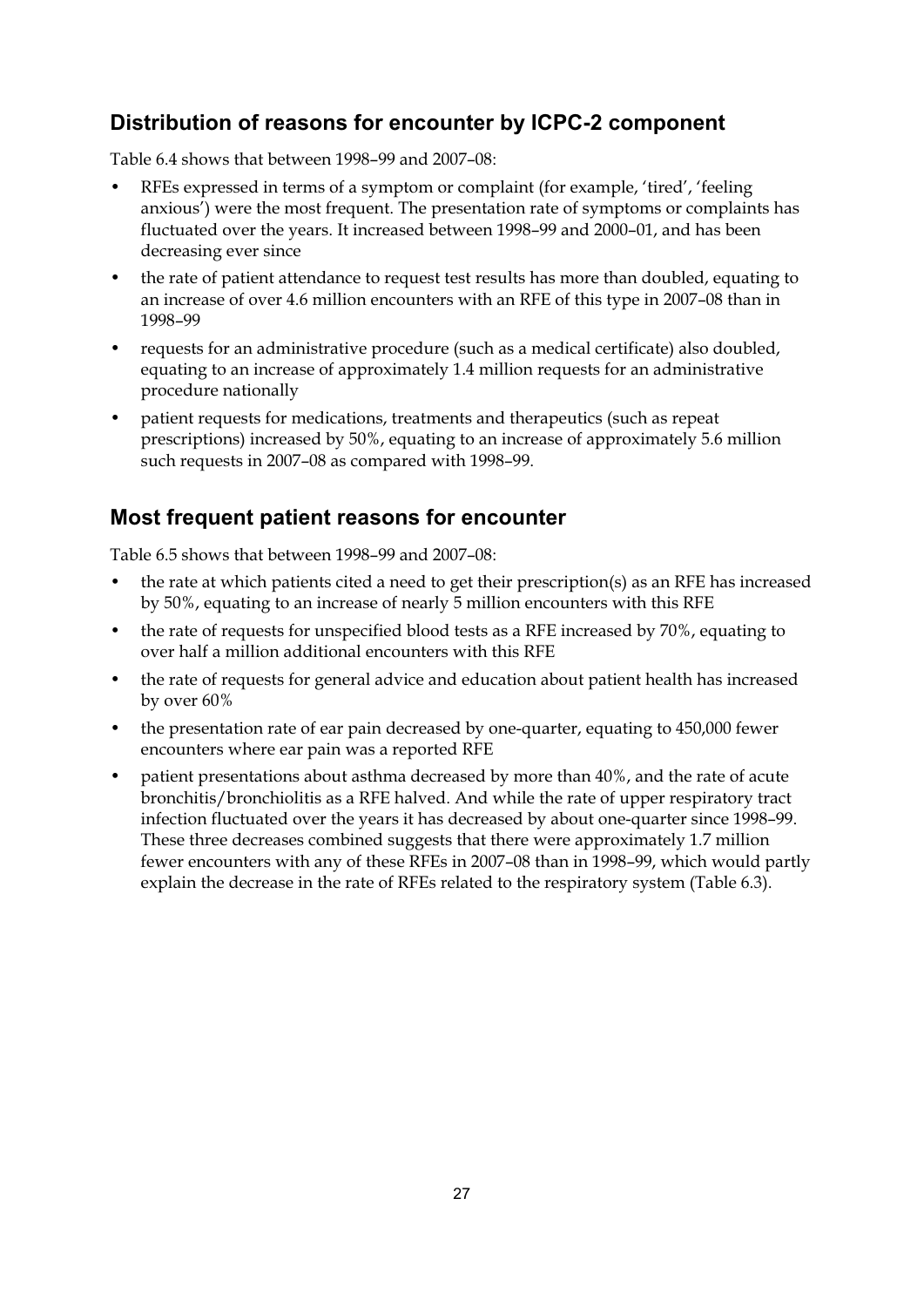| -<br>-<br>-<br>-        |
|-------------------------|
| l<br>J                  |
|                         |
| .<br>م                  |
|                         |
| I                       |
| י<br>-<br>-<br>I<br>ׇ֚֬ |
|                         |
|                         |
| j                       |
|                         |
|                         |
| ı                       |
|                         |
|                         |
|                         |
|                         |
|                         |
|                         |
|                         |
|                         |
|                         |
|                         |
|                         |
|                         |
|                         |
|                         |
|                         |
|                         |
|                         |
|                         |
|                         |
|                         |
|                         |
|                         |
|                         |
| Ī                       |
|                         |
|                         |
|                         |
|                         |
| È<br>I                  |

|             | $(n = 95,898)$            | (876)                          | $(42.1 - 43.7)$<br>42.9   | $(56.3 - 57.9)$<br>57.1 | (784)                                | $(1.8 - 2.1)$<br>2.0           | $(4.1 - 4.6)$<br>$4.\overline{3}$                 | $(5.2 - 5.8)$<br>5.5              | $(9.0 - 9.9)$<br>9.5              | $(22.7 - 24.1)$<br>23.4   | $(27.5 - 28.6)$<br>28.1 | $(12.1 - 13.1)$<br>12.6 | $(13.9 - 15.5)$<br>14.7 | (continued) |
|-------------|---------------------------|--------------------------------|---------------------------|-------------------------|--------------------------------------|--------------------------------|---------------------------------------------------|-----------------------------------|-----------------------------------|---------------------------|-------------------------|-------------------------|-------------------------|-------------|
| 2006-07     | $(n = 91, 805)$           | (765)                          | $(42.9 - 44.5)$<br>43.7   | $(55.5 - 57.1)$<br>56.3 | (779)                                | $(1.7 - 2.0)$<br>$\frac{8}{1}$ | $(3.9 - 4.4)$<br>4.1                              | 5.6<br>(5.3–5.9)                  | $(8.6 - 9.5)$<br>$\overline{9}$ . | $(22.6 - 24.0)$<br>23.3   | $(27.6 - 28.7)$<br>28.2 | $(12.2 - 13.2)$<br>12.7 | $(14.4 - 16.0)$<br>15.2 |             |
| 2005-06     | $(n = 101,993)$           | (788)                          | $(43.2 - 44.7)$<br>44.0   | $(55.3 - 56.8)$<br>56.0 | (769)                                | $(1.9 - 2.2)$<br>2.1           | $4.3$<br>$(4.0 - 4.5)$                            | $(5.7 - 6.3)$<br>$\overline{0}$ . | $(9.0 - 9.8)$<br>9.4              | $(23.2 - 24.7)$<br>23.9   | $(27.0 - 28.2)$<br>27.6 | $(11.7 - 12.6)$<br>12.2 | $(13.7 - 15.4)$<br>14.6 |             |
| 2004-05     | $(n = 94, 386)$           | (809)                          | $(42.7 - 44.3)$<br>43.5   | $(55.7 - 57.3)$<br>56.5 | (925)                                | $(1.8 - 2.1)$<br>$\ddot{6}$ .  | $(4.0 - 4.7)$<br>$4.\overline{3}$                 | $(5.5-6.1)$                       | $(8.6 - 9.4)$                     | $(23.7 - 25.1)$<br>24.4   | $(27.4 - 28.6)$<br>28.0 | $(12.1 - 13.2)$<br>12.6 | $(13.1 - 14.7)$<br>13.9 |             |
| 2003-04     | $(n = 98, 877)$           | (932)                          | $(41.8 - 43.3)$<br>42.6   | $(56.7 - 58.2)$<br>57.4 | (905)                                | $(1.7 - 1.9)$<br>$\frac{8}{1}$ | $46$<br>$(4.3 - 4.8)$                             | $(5.6 - 6.3)$                     | $(9.2 - 10.1)$<br>9.6             | $(23.4 - 24.8)$<br>24.1   | $(26.7 - 27.7)$<br>27.2 | $(11.9 - 12.9)$<br>12.4 | $(13.6 - 15.2)$<br>14.4 |             |
| $2002 - 03$ | $(n = 100, 987)$          | (911)                          | $(41.4 - 42.9)$<br>42.2   | $(57.0 - 58.6)$<br>57.8 | (895)                                | $(1.8 - 2.1)$<br>$\frac{6}{1}$ | $(4.7 - 5.3)$<br>5.0                              | $(6.3 - 6.9)$<br>6.6              | $(9.7 - 10.4)$<br>10.1            | $(24.9 - 26.4)$<br>25.7   | $(25.9 - 27.0)$<br>26.5 | $(11.1 - 12.0)$<br>11.6 | $(11.9 - 13.4)$<br>12.7 |             |
| $2001 - 02$ | $(n = 96, 973)$           | (809)                          | $(41.9 - 43.3)$<br>42.6   | $(56.7 - 58.1)$<br>57.4 | (760)                                | $(1.9 - 2.1)$<br>2.0           | $(4.6 - 5.2)$<br>4.9                              | $(6.1 - 6.7)$<br>6.4              | $(9.1 - 10.0)$<br>9.5             | $(25.1 - 26.5)$<br>25.8   | $(25.7 - 26.8)$<br>26.3 | $(11.8 - 12.8)$<br>12.3 | $(12.0 - 13.5)$<br>12.8 |             |
| 2000-01     | $= 99,307$<br>$\tilde{z}$ | (1, 111)                       | $12.2 - 43.6$<br>42.9     | $(56.4 - 57.8)$<br>57.1 | (846)                                | $(1.9 - 2.3)$<br>2.1           | $(5.1 - 5.7)$<br>54                               | $(6.4 - 7.2)$<br>$6.\overline{8}$ | $9.8 - 10.7$<br>10.3              | $25.6 - 27.0$<br>26.3     | $25.5 - 26.7$<br>26.1   | $1.2 - 12.2$<br>11.7    | $0.7 - 12.0$<br>11.3    |             |
| 1999-00     | $(n = 104, 856)$          | (1, 182)                       | $42.7$<br>$(42.0 - 43.5)$ | 57.3<br>(56.5–58.0)     | (804)                                | $(2.2 - 2.5)$                  | $5.2$<br>(4.9–5.5)                                | $7.2$<br>(6.9–7.5)                | $10.4$<br>$(9.9-10.8)$            | $26.3$<br>$(25.5 - 27.0)$ | $24.5$<br>(24.0-25.0)   | $(11.5 - 12.5)$<br>12.0 | $(11.4 - 12.9)$         |             |
| 1998-99     | $(n = 96, 901)$           | (1,474)                        | $42.3$<br>(41.6–43.0)     | 57.7<br>(57.0–58.4)     | (1,023)                              | $(2.2 - 2.6)$                  | $\begin{array}{c} 5.7 \\ (5.3 - 6.0) \end{array}$ | $(7.3 - 8.1)$                     | $9.8$<br>$(9.4 - 10.2)$           | $(25.3 - 26.7)$<br>26.0   | $244$<br>(238-25.0)     | $12.3$<br>(11.7–12.8)   | $11.7$<br>$(11.1-12.4)$ |             |
|             | Patient characteristics   | Sex (missing n) <sup>(b)</sup> | Male                      | Female                  | Age group (missing n) <sup>(b)</sup> | $1$ year                       | l-4 years                                         | 5-14 years                        | $15 - 24$ years                   | $25-44$ years             | 45-64 years             | $65 - 74$ years         | 75+ years               |             |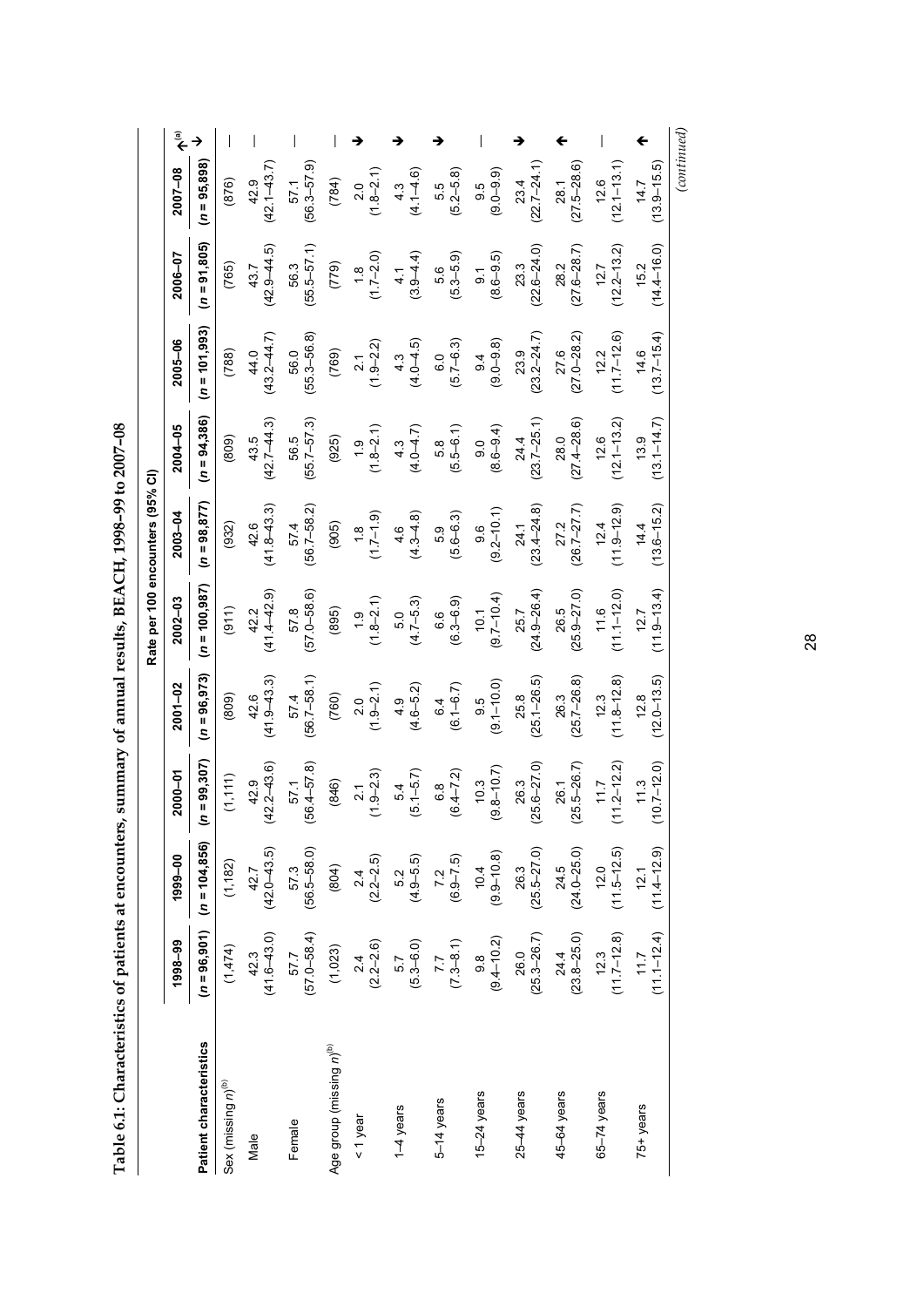|                                  | $\widehat{\bar{\mathbf{z}}}$ |                                |                                      |                                    | က                               |                                         |                                    | ဖာ                                                 |  |
|----------------------------------|------------------------------|--------------------------------|--------------------------------------|------------------------------------|---------------------------------|-----------------------------------------|------------------------------------|----------------------------------------------------|--|
|                                  | 2007-08                      | $(n = 95,898)$                 |                                      | $(7.8 - 9.4)$<br>8.6               | $(40.3 - 43.3)$<br>41.8         | $(2.5 - 3.0)$<br>2.8                    | $(8.2 - 11.5)$<br>9.9              | $(0.7 - 1.2)$<br>0.9                               |  |
|                                  | 2006-07                      | $(n = 91, 805)$                |                                      | $(7.7 - 9.2)$<br>8.4               | $(39.9 - 43.0)$<br>41.5         | $(2.8 - 3.3)$<br>$\frac{1}{3}$          | $(5.8 - 8.5)$<br>$\overline{71}$   | $(0.6 - 1.2)$<br>0.9                               |  |
|                                  | 2005-06                      | $(n = 101,993)$                |                                      | $(8.2 - 9.7)$<br>.<br>හ            | $(40.6 - 43.7)$<br>42.1         | $(2.8 - 3.3)$<br>$\overline{31}$        | $(8.2 - 11.4)$<br>9.8              | $(0.6 - 1.1)$<br>0.9                               |  |
|                                  | 2004-05                      | $(n = 94, 386)$                |                                      | $(8.1 - 9.6)$<br>8.9               | $(41.8 - 44.7)$<br>43.2         | $(2.9 - 3.4)$<br>3.2                    | $(9.0 - 12.6)$<br>10.8             | $(7.0 - 1.7)$<br>$\frac{3}{2}$                     |  |
|                                  | 2003-04                      | $(n = 98, 877)$                |                                      | $(8.4 - 9.8)$<br>$\overline{5}$    | $(41.0 - 44.0)$<br>42.5         | $(3.2 - 3.8)$<br>35                     | $(7.8 - 11.6)$<br>$-8.7$           | $(1.2 - 2.0)$<br>$\frac{0}{1}$                     |  |
| Rate per 100 encounters (95% CI) | $2002 - 03$                  | $(n = 100, 987)$               |                                      | $(8.9 - 10.5)$<br>$\overline{9.7}$ | $(38.8 - 41.9)$<br>40.4         | $(3.0 - 3.6)$<br>$3.\overline{3}$       | $(9.0 - 12.2)$<br>10.6             | $(0.8 - 1.3)$<br>$\frac{1}{1}$                     |  |
|                                  | 2001-02                      | $(n = 96, 973)$                |                                      | $(8.2 - 9.5)$<br>8.9               | $(40.4 - 43.3)$<br>41.9         | $(3.0 - 3.5)$<br>33                     | $(7.6 - 11.0)$<br>93               | $(0.8 - 1.3)$<br>$\frac{0}{1}$                     |  |
|                                  | 2000-01                      | $n = 99,307$                   |                                      | $(7.2 - 8.7)$<br>$\frac{0}{8}$     | $(35.1 - 38.3)$<br>36.7         | $(2.9 - 3.4)$<br>$\overline{3.1}$       | $(7.2 - 8.7)$<br>$\frac{0}{8}$     | $(0.5 - 1.1)$<br>$\frac{8}{1}$                     |  |
|                                  | 1999-00                      | $(n = 96,901)$ $(n = 104,856)$ |                                      | $(6.7 - 7.9)$<br>7.3               | $(37.0 - 40.2)$<br>38.6         | $(2.6 - 3.1)$<br>0.9                    | $(6.5 - 9.5)$<br>$\frac{0}{8}$     | $(0.5 - 0.9)$<br>$\overline{0}$                    |  |
|                                  | 1998-99                      |                                |                                      | $(8.5 - 9.7)$<br><u>န</u>          | $(41.7 - 44.5)$<br>43.1         | $(3.1 - 3.6)$<br>34                     | $(12.9 - 16.0)$<br>14.5            | $(0.9 - 1.5)$<br>ب<br>1                            |  |
|                                  |                              | Patient characteristics        | Other characteristics <sup>(c)</sup> | New patient to practice            | Commonwealth concession<br>card | Repatriation health card <sup>(d)</sup> | Non-English-speaking<br>background | Aboriginal person and/or<br>Torres Strait Islander |  |

Table 6.1 (continued): Characteristics of patients at encounters, summary of annual results, BEACH, 1998-99 to 2007-08 **Table 6.1 (continued): Characteristics of patients at encounters, summary of annual results, BEACH, 1998–99 to 2007–08** 

The direction and type of change from 1998-99 to 2007–08 is indicated for each reault: ★/★ indicates a statistically significant change, § indicates a non-linear significant or marginal change, and — indicates there  $\bm{\psi}$  indicates a statistically significant change, § indicates a non-linear significant or marginal change, and — indicates there (a) The direction and type of change from 1998–99 to 2007–08 is indicated for each result:  $\spadesuit$ was no change. was no change.  $\mathbf{e}$ 

(b) Missing data removed. Missing data removed. Missing data for each of the listed 'other' patient characteristics were counted as a 'no' response. (c) Missing data for each of the listed 'other' patient characteristics were counted as a 'no' response.

The 1998-99 and 1999-00 results published here include patients who held either a gold or white Repatriation health card; some previously published figures only included patients who held the gold card. (d) The 1998–99 and 1999–00 results published here include patients who held either a gold or white Repatriation health card; some previously published figures only included patients who held the gold card.  $\overline{c}$   $\overline{c}$   $\overline{c}$ 

Note: CI-confidence interval. *Note*: CI—confidence interval.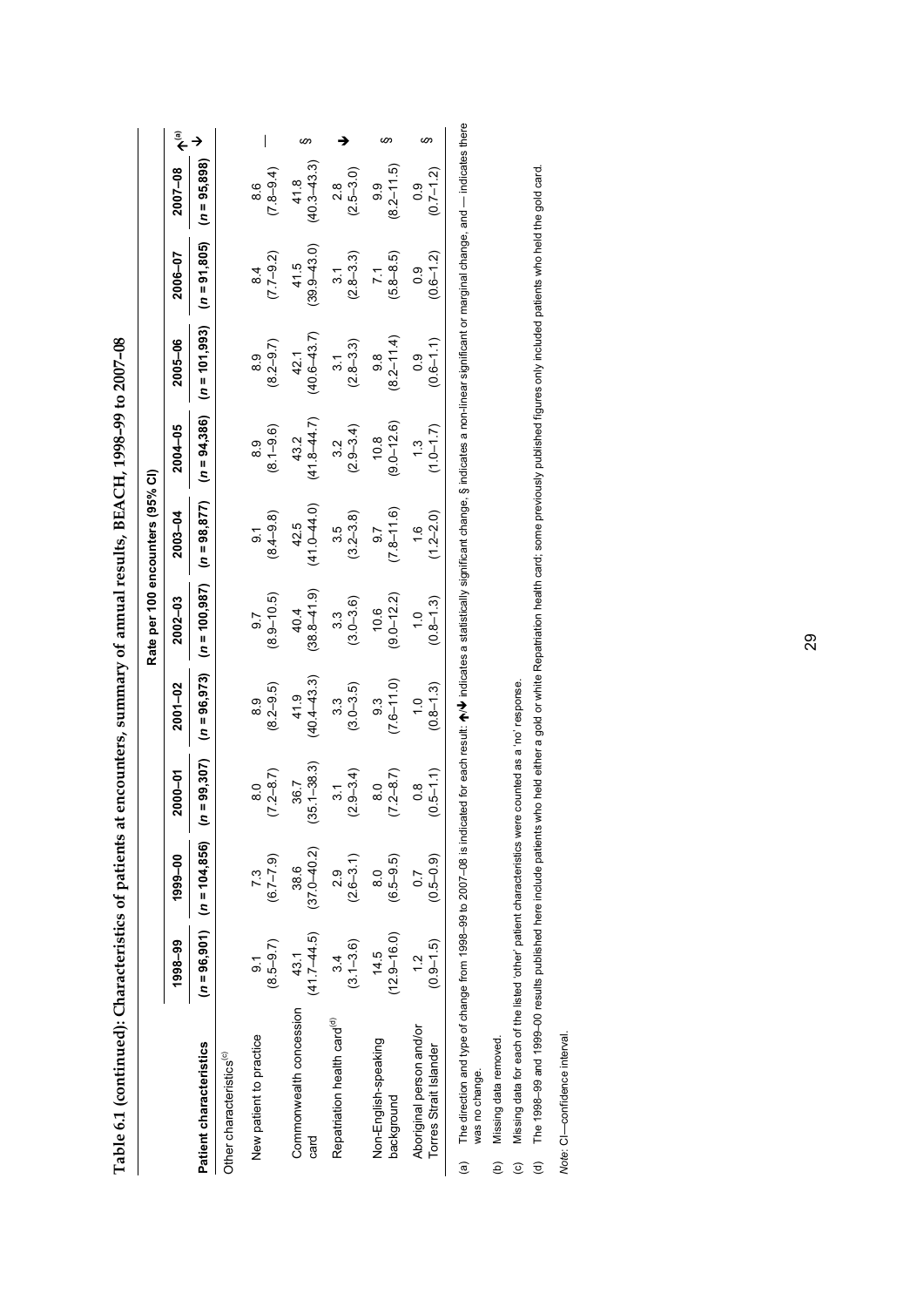|                   |                         |                                     |                         |                                                                                                                                                                                                                                                                                                                                     | Rate per 100 encounters (95% CI) |                         |                         |                                                                                             |                                     |                         |  |
|-------------------|-------------------------|-------------------------------------|-------------------------|-------------------------------------------------------------------------------------------------------------------------------------------------------------------------------------------------------------------------------------------------------------------------------------------------------------------------------------|----------------------------------|-------------------------|-------------------------|---------------------------------------------------------------------------------------------|-------------------------------------|-------------------------|--|
| Number of reasons | 1998-99                 | 1999-00                             | 2000-01                 | 2001-02                                                                                                                                                                                                                                                                                                                             | $2002 - 03$                      | 2003-04                 | 2004-05                 | 2005-06                                                                                     | 2006-07                             | 2007-08 A(a)            |  |
| for encounter     |                         | $(n = 96,901)$ $(n = 104,856)$ $(n$ |                         |                                                                                                                                                                                                                                                                                                                                     |                                  |                         |                         | (16=96,907) (16=96,973) (16=97) (16=94,386) (16=94,386) (16=94,386) (16=95,000−10−95,898)   |                                     |                         |  |
| One RFE           | $(62.3 - 64.6)$<br>63.4 | $(60.8 - 63.1)$<br>62.0             | $(59.2 - 61.6)$<br>60.4 | $(60.6 - 63.0)$<br>61.8                                                                                                                                                                                                                                                                                                             | $(59.5 - 61.9)$<br>60.7          | $(59.9 - 62.2)$<br>61.0 | $(60.2 - 62.6)$<br>61.4 | $(59.7 - 62.2)$<br>60.9                                                                     | $(59.4 - 61.9)$<br>60.6             | $(57.7 - 60.2)$<br>58.9 |  |
| Two RFEs          | $(26.1 - 27.5)$<br>26.8 | $(26.9 - 28.2)$<br>27.5             | $(27.6 - 28.9)$<br>28.2 | $(26.5 - 28.0)$<br>27.2                                                                                                                                                                                                                                                                                                             | $(27.1 - 28.4)$<br>278           | $(27.0 - 28.4)$<br>27.7 | $(26.9 - 28.3)$<br>27.6 | $(27.1 - 28.5)$<br>27.8                                                                     | $(27.2 - 28.7)$<br>27.9             | $(28.5 - 29.8)$<br>29.1 |  |
| Three RFEs        | $(9.2 - 10.4)$<br>5.6   | $(9.8 - 11.1)$<br>10.5              | 11.4                    | 11.0                                                                                                                                                                                                                                                                                                                                | 11.6                             | 11.3                    | 11.0                    | $(10.7-12.1)$ $(10.3-11.6)$ $(10.8-12.3)$ $(10.5-12.0)$ $(10.3-11.7)$ $(10.5-11.9)$<br>11.2 | $(10.7-12.2)$ $(11.2-12.6)$<br>11.4 | 11.9                    |  |
|                   |                         |                                     |                         | $\begin{bmatrix} 1 & 1 & 1 \\ 1 & 1 & 1 \\ 1 & 1 & 1 \\ 1 & 1 & 1 \\ 1 & 1 & 1 \\ 1 & 1 & 1 \\ 1 & 1 & 1 \\ 1 & 1 & 1 \\ 1 & 1 & 1 \\ 1 & 1 & 1 \\ 1 & 1 & 1 \\ 1 & 1 & 1 \\ 1 & 1 & 1 \\ 1 & 1 & 1 \\ 1 & 1 & 1 & 1 \\ 1 & 1 & 1 & 1 \\ 1 & 1 & 1 & 1 \\ 1 & 1 & 1 & 1 \\ 1 & 1 & 1 & 1 \\ 1 & 1 & 1 & 1 \\ 1 & 1 & 1 & 1 \\ 1 & $ |                                  |                         |                         |                                                                                             |                                     |                         |  |

Table 6.2: Number of patient reasons for encounter, summary of annual results, BEACH, 1998-99 to 2007-08 **Table 6.2: Number of patient reasons for encounter, summary of annual results, BEACH, 1998–99 to 2007–08** 

(a) The direction and type of change from 1998–99 to 2007–08 is indicated for each result:  $\bigwedge \bigvee$  indicates a statistically significant change.  $\forall$  indicates a statistically significant change. (a) The direction and type of change from 1998–99 to 2007–08 is indicated for each result:  $\spadesuit$ 

Note: CI-confidence interval; RFEs-reasons for encounter. *Note:* CI—confidence interval; RFEs—reasons for encounter.

Table 6.3: Rate of patient reasons for encounter by ICPC-2 chapter, summary of annual results, BEACH, 1998-99 to 2007-08 **Table 6.3: Rate of patient reasons for encounter by ICPC-2 chapter, summary of annual results, BEACH, 1998–99 to 2007–08** 

|                       |                         |                                                         |                             |                         | Rate per 100 encounters <sup>(a)</sup> (95% CI) |                         |                         |                         |                         |                         |  |
|-----------------------|-------------------------|---------------------------------------------------------|-----------------------------|-------------------------|-------------------------------------------------|-------------------------|-------------------------|-------------------------|-------------------------|-------------------------|--|
|                       | 1998-99                 | 1999-00                                                 | 5<br>მი<br>ສ                | 2001-02                 | $2002 - 03$                                     | 2003-04                 | 2004-05                 | 2005-06                 | 2006-07                 | 2007-08                 |  |
| ICPC-2 Chapter        |                         | $(n = 96,901)$ $(n = 104,856)$ $(n =$                   | 99,307)                     | $(n = 96, 973)$         | $(n = 100, 987)$                                | $(n = 98, 877)$         | $(n = 94,386)$          | $(n = 101, 993)$        | $(n = 91, 805)$         | $(n = 95,898)$          |  |
| General & unspecified | 26.6                    | $(25.7-27.4)$ $(28.1-29.9)$<br>29.0                     | $5 - 29.1$<br>28.3<br>(27)  | $(29.9 - 31.8)$<br>30.9 | $(33.6 - 35.6)$<br>34.6                         | $(35.2 - 37.2)$<br>36.2 | $(35.5 - 37.6)$<br>36.5 | $(35.2 - 37.4)$<br>36.3 | $(36.7 - 38.8)$<br>37.7 | $(39.0 - 41.2)$<br>40.1 |  |
| Respiratory           | $(24.0 - 25.6)$<br>24.8 | $(24.3 - 26.2)$<br>25.3                                 | $(23.7 - 25.4)$<br>24.6     | $(22.6 - 24.2)$<br>23.4 | $(22.0 - 24.0)$<br>23.0                         | $(20.6 - 22.2)$<br>21.4 | $(19.8 - 21.4)$<br>20.6 | $(21.1 - 22.7)$<br>21.9 | $(19.9 - 21.6)$<br>20.7 | $(19.7 - 21.5)$<br>20.6 |  |
| Musculoskeletal       | $(16.1 - 17.4)$<br>16.7 | $(16.1 - 17.1)$<br>16.6                                 | $(17.1 - 18.2)$<br>17.7     | $(16.1 - 17.3)$<br>16.7 | $(17.2 - 18.3)$<br>17.7                         | $(15.7 - 16.9)$<br>16.3 | $(16.0 - 17.3)$<br>16.7 | $(15.8 - 16.9)$<br>16.4 | $(15.6 - 16.6)$<br>16.1 | $(14.9 - 15.9)$<br>15.4 |  |
| Skin                  | $(14.6 - 15.5)$<br>15.1 | $(14.7 - 15.6)$<br>15.1                                 | $.0 - 16.0$<br>15.5<br>(15. | $(13.9 - 14.9)$<br>14.4 | $(14.3 - 15.2)$<br>14.7                         | $(14.5 - 15.7)$<br>15.1 | $(15.0 - 16.2)$<br>15.6 | $(14.5 - 15.6)$<br>15.0 | $(15.1 - 16.3)$<br>15.7 | $(14.8 - 16.1)$<br>15.4 |  |
| Cardiovascular        | $(10.9 - 12.0)$<br>11.4 | $(10.6 - 11.8)$<br>11.2                                 | $1 - 12.2$<br>11.7<br>ミ     | $(10.8 - 11.9)$<br>11.4 | $(10.0 - 11.1)$<br>10.6                         | $(10.1 - 11.2)$<br>10.7 | $(0.1 - 0.011)$<br>10.5 | $(10.2 - 11.3)$<br>10.8 | $10.7 - 11.8$<br>11.2   | $(10.6 - 11.8)$<br>11.2 |  |
| Digestive             | 10.6                    | $(10.3 - 10.9)$ $(10.0 - 10.7)$ $(10.7 - 11.5)$<br>10.4 | $\frac{11}{11}$             | $(10.2 - 11.0)$<br>10.6 | $(10.0 - 10.8)$<br>10.4                         | $(10.3 - 11.2)$<br>10.7 | $(9.5 - 10.3)$<br>တ္ပ   | $(9.5 - 10.3)$<br>9.9   | $(9.7 - 10.5)$<br>10.1  | $(10.0 - 10.7)$<br>10.3 |  |
|                       |                         |                                                         |                             |                         |                                                 |                         |                         |                         |                         | (continued)             |  |

30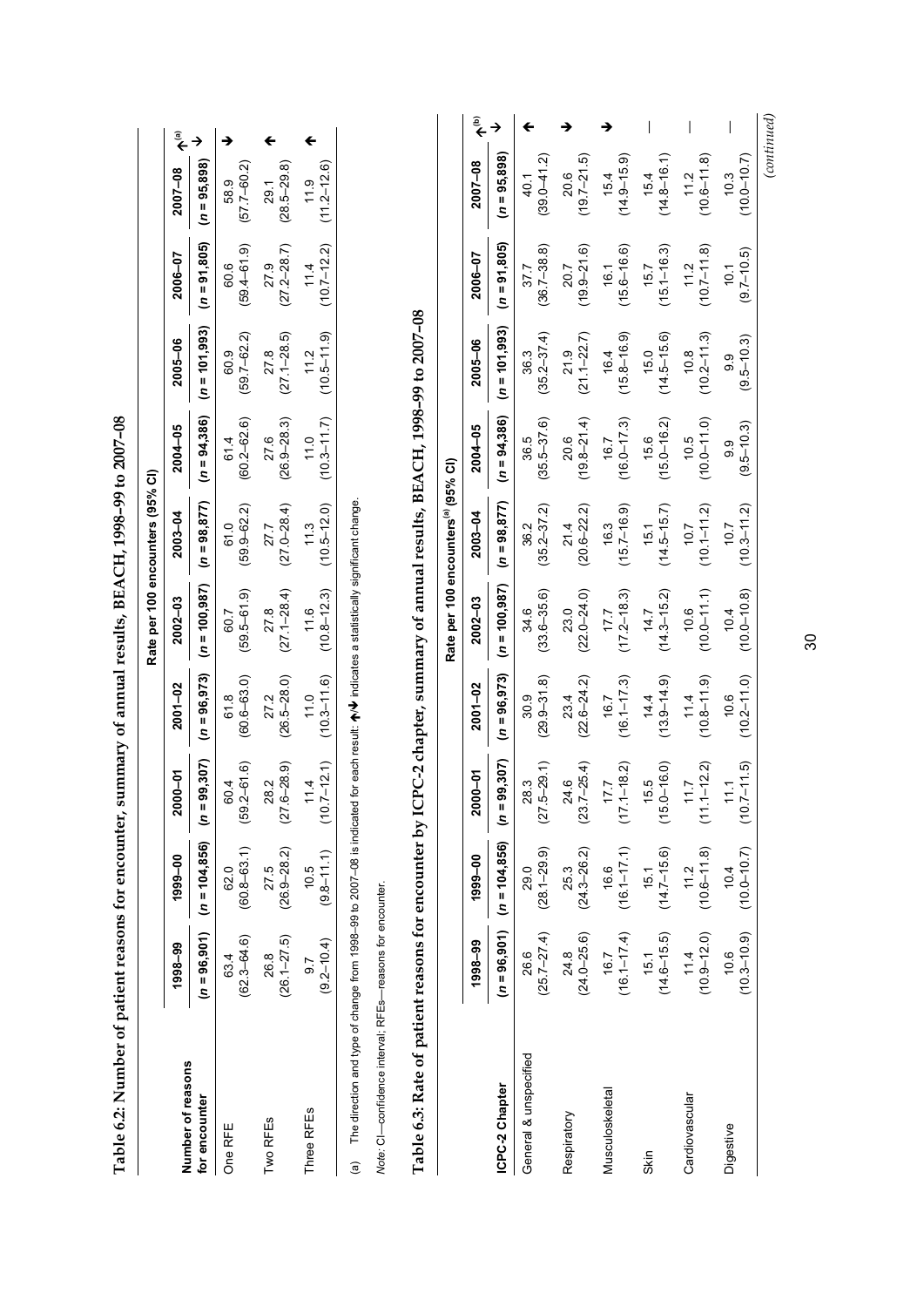Table 6.3 (continued): Rate of patient reasons for encounter by ICPC-2 chapter, summary of annual results, BEACH, 1998-99 to 2007-08 **Table 6.3 (continued): Rate of patient reasons for encounter by ICPC-2 chapter, summary of annual results, BEACH, 1998–99 to 2007–08** 

|                             |                                                                |                      |                                     |                                |                                | Rate per 100 encounters <sup>(a)</sup> (95% CI) |                                   |                                |                            |                                |                              |
|-----------------------------|----------------------------------------------------------------|----------------------|-------------------------------------|--------------------------------|--------------------------------|-------------------------------------------------|-----------------------------------|--------------------------------|----------------------------|--------------------------------|------------------------------|
|                             | 1998-99                                                        | 1999-00              | 2000-01                             | $2001 - 02$                    | $2002 - 03$                    | $2003 - 04$                                     | 2004-05                           | 2005-06                        | 2006-07                    | 2007-08                        | $\widetilde{\hat{\epsilon}}$ |
| ICPC-2 Chapter              | $(n = 96, 901)$                                                | $(n = 104, 856)$     | 99,307)<br>$\equiv$ 0)              | $(n = 96, 973)$                | $(n = 100, 987)$               | $(n = 98, 877)$                                 | $(n = 94,386)$                    | $(n = 101, 993)$               | $(n = 91, 805)$            | $(n = 95,898)$                 |                              |
| Psychological               | $7.6$<br>$(7.2-8.0)$                                           | $7.2$<br>(6.8–7.6)   | $(7.7 - 8.6)$<br>$\overline{\circ}$ | $(7.3 - 8.3)$                  | $7.3$<br>(6.9–7.8)             | $(6.9 - 7.7)$                                   | $(7.2 - 8.0)$<br>7.6              | $(7.3 - 8.3)$<br>$\frac{8}{1}$ | $(7.1 - 7.8)$              | $(7.5 - 8.2)$                  |                              |
| Endocrine & metabolic       | 5.6<br>(5.3–5.9)                                               | $5.4$<br>(5.1–5.7)   | $6.2$<br>$(5.9 - 6.5)$              | $(6.1 - 6.7)$<br>6.4           | $6.0$<br>$(5.7 - 6.3)$         | $(5.8 - 6.5)$<br>6.2                            | $(5.8 - 6.5)$<br>6.2              | $(5.8 - 6.5)$<br>6.2           | $6.4$<br>$(6.1 - 6.8)$     | $(6.1 - 6.8)$<br>6.5           |                              |
| Female genital system       | $5.3$<br>$(5.0-5.7)$                                           | $(4.9 - 5.7)$        | $5.5$<br>$(-5.9)$<br>ق              | $(5.1 - 5.9)$<br>5.5           | $(5.7 - 6.6)$<br>6.1           | $(4.8 - 5.5)$<br>5.1                            | $(4.6 - 5.4)$<br>5.0              | $(4.8 - 5.5)$<br>5.1           | $\frac{5.1}{(4.7-5.4)}$    | $(4.8 - 5.6)$<br>5.2           |                              |
| Neurological                | $\begin{array}{c} 5.3 \\ (5.1 - 5.5) \end{array}$              | $(5.4 - 5.8)$        | $(5.5 - 6.0)$<br>5.8                | $(5.2 - 5.6)$<br>54            | $(5.5 - 6.0)$<br>5.7           | $(5.1 - 5.6)$<br>5.3                            | $(4.9 - 5.4)$<br>$\overline{5}$ 1 | $(4.7 - 5.2)$<br>4.9           | $(4.7 - 5.2)$              | $(4.6 - 5.0)$<br>4.8           |                              |
| le∃                         | $4.5$<br>(4.3–4.7)                                             | $4.2$<br>(4.0–4.4)   | $4.2$<br>$(4.0 - 4.3)$              | $4.2$<br>$(4.0-4.4)$           | $(3.8 - 4.1)$                  | $(3.7$<br>$(3.6-3.9)$                           | $(3.7 - 4.1)$<br>3.9              | $(3.7 - 4.1)$                  | $3.6$<br>(3.4–3.7)         | $(3.4 - 3.8)$<br>3.6           |                              |
| Pregnancy & family planning | $3.4$<br>$(3.4 - 4.0)$                                         | $3.8$<br>$(3.5-4.2)$ | $(3.5)$<br>$(3.2-3.8)$              | $(3.5)$<br>$(3.2-3.8)$         | $(3.3 - 3.9)$                  | $(3.4 - 4.0)$<br>3.7                            | $(3.1 - 3.7)$<br>34               | $(3.1 - 3.6)$<br>3.4           | $(3.0 - 3.6)$              | $3.2$<br>$(3.0-3.5)$           |                              |
| Urology                     | $(2.5$<br>$(2.3-2.6)$                                          | $(2.5-2.8)$          | $(2.3 - 2.6)$                       | $2.5$<br>(2.4–2.7)             | $(2.5$<br>$(2.3-2.6)$          | $(2.4 - 2.7)$                                   | $(2.4 - 2.7)$                     | $(2.5 - 2.8)$<br>2.6           | $2.6$<br>(2.4–2.7)         | $(2.4 - 2.7)$<br>2.5           |                              |
| Еуе                         | $(2.7 - 3.0)$                                                  | $2.8$<br>(2.7–3.0)   | $(2.5 - 2.8)$                       | $2.5$<br>(2.4–2.7)             | $2.7$<br>$(2.6 - 2.9)$         | $2.7$<br>$(2.6 - 2.9)$                          | $2.7$<br>$(2.6 - 2.9)$            | $2.8$<br>$(2.6-2.9)$           | $2.5$<br>(2.4–2.7)         | $2.5$<br>$(2.4 - 2.6)$         |                              |
| Blood                       | $(1.6 - 2.0)$                                                  | $(1.9-2.3)$          | $(1.8-2.2)$                         | $(0.9 - 1.2)$<br>$\frac{1}{2}$ | $(0.8-1.2)$                    | $(1.1-1.4)$                                     | $(1.2$<br>$(1.0-1.5)$             | $(1.0 - 1.3)$<br>$\ddot{5}$    | $(1.1 - 1.4)$              | $1.2 - 1.5$<br>1.4             |                              |
| Male genital system         | $(0.9-1.2)$                                                    | $(0.9 - 1.1)$        | $(1.0 - 1.3)$<br>Ξ                  | $(0.9 - 1.1)$<br>$\frac{0}{1}$ | $(0.9 - 1.2)$<br>$\frac{0}{1}$ | $(0.9 - 1.2)$                                   | $1.1 - 1.4$<br>$\frac{2}{1}$      | $(1.2 - 1.4)$<br>$\ddot{.}3$   | $(1, 1 - 1.3)$<br>1.2      | $1.1 - 1.3$<br>$\frac{2}{1}$   |                              |
| Social problems             | $(0.7-1.1)$                                                    | $(0.8-1.1)$          | $(0.7 - 1.1)$<br>0.9                | $(0.8 - 1.1)$<br>$\frac{0}{1}$ | $(0.8 - 1.2)$<br>$\frac{0}{1}$ | $(0.8 - 1.1)$<br>0.9                            | $(0.8 - 1.1)$<br>$\frac{0}{1}$    | $(0.8 - 1.0)$<br>0.9           | $(0.8 - 1.0)$<br>0.9       | $1.0 - 1.2$<br>$\tilde{\cdot}$ |                              |
| <b>Total RFEs</b>           | $(144.6 - 148.0)$ $(146.7 - 150.2)$ $(149.2 - 152.8)$<br>146.3 | 148.5                | 51.0                                | $(147.4 - 150.9)$<br>149.2     | $(149.0 - 152.7)$<br>150.9     | $(148.4 - 152.0)$<br>150.2                      | $(147.8 - 151.5)$<br>149.6        | $(148.4 - 152.2)$<br>150.3     | $(148.9 - 152.7)$<br>150.8 | $151.1 - 154.8$<br>153.0       |                              |

(a) Figures do not total 100, as more than one RFE can be recorded for each encounter.

Note: CI-confidence interval; RFE-reason for encounter. *Note:* CI—confidence interval; RFE—reason for encounter.

The direction and type of change from 1998–99 to 2007–08 is indicated for each result: ★/♦ indicates a statistically significant change, § indicates a non-linear significant or marginal change, and — indicates there<br>was n  $\bm{\psi}$  indicates a statistically significant change, § indicates a non-linear significant or marginal change, and — indicates there (b) The direction and type of change from 1998–99 to 2007–08 is indicated for each result:  $\spadesuit$ (a) Figures do not total 100, as more than one RFE can be recorded for each encounter.<br>(b) The direction and type of change from 1998–99 to 2007–08 is indicated for each result was no change.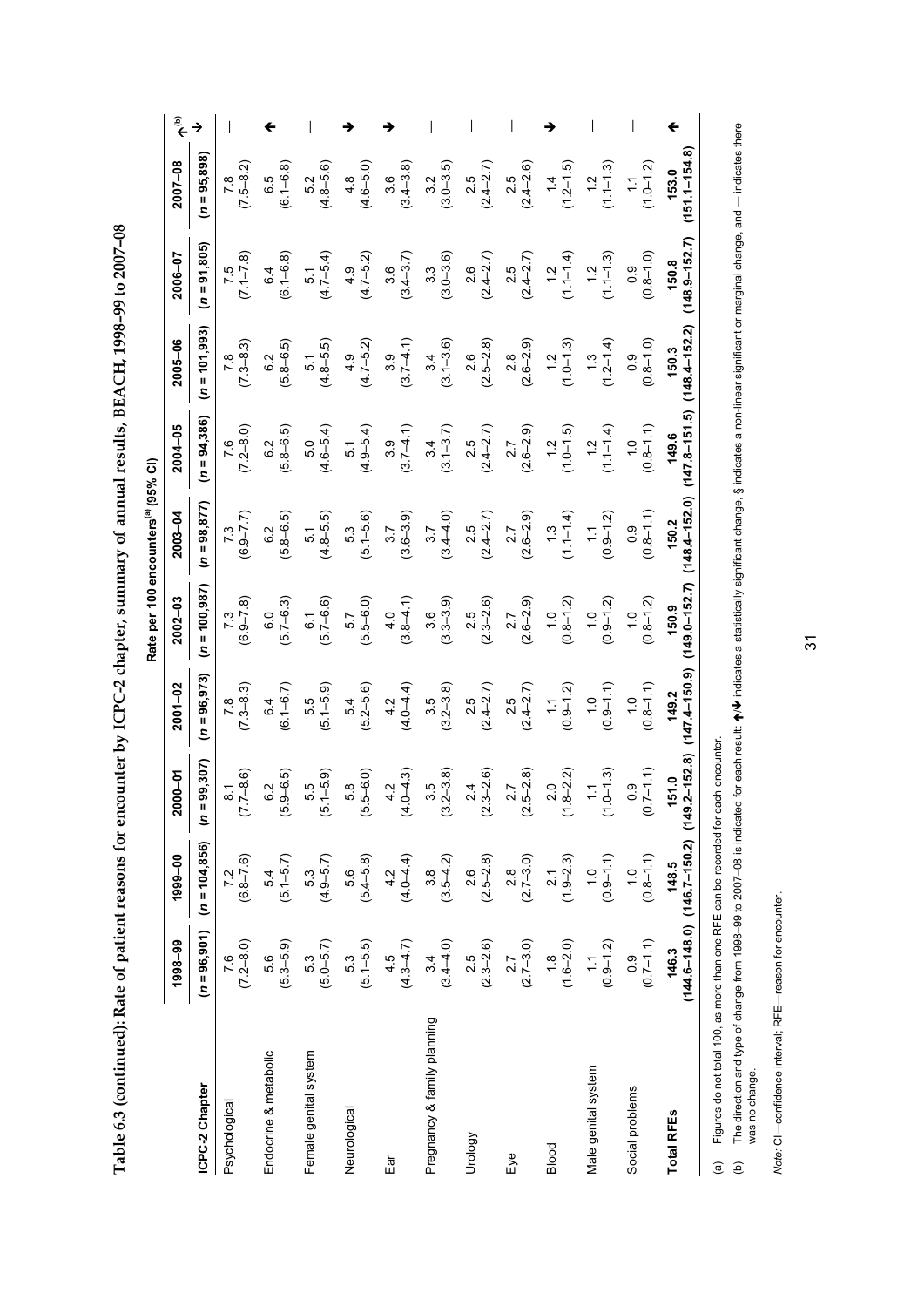Table 6.4: Rate of patient reasons for encounter by ICPC-2 component, summary of annual results, BEACH, 1998-99 to 2007-08 **Table 6.4: Rate of patient reasons for encounter by ICPC-2 component, summary of annual results, BEACH, 1998–99 to 2007–08** 

|                                           |                              |                                                                |                                  |                                |                                    | Rate per 100 encounters <sup>(a)</sup> (95% CI) |                               |                             |                                |                                |                              |
|-------------------------------------------|------------------------------|----------------------------------------------------------------|----------------------------------|--------------------------------|------------------------------------|-------------------------------------------------|-------------------------------|-----------------------------|--------------------------------|--------------------------------|------------------------------|
|                                           | 1998-99                      | 1999-00                                                        | 2000-01                          | $2001 - 02$                    | 2002-03                            | 2003-04                                         | 2004-05                       | 2005-06                     | 2006-07                        | 2007-08                        | $\widetilde{\hat{\epsilon}}$ |
| ICPC component                            |                              | $(n = 96,901)$ $(n = 104,856)$ $(n =$                          | 99,307)                          | $(n = 96, 973)$                | $(n = 100, 987)$                   | $(n = 98, 877)$                                 | $(n = 94, 386)$               | $(n = 101, 993)$            | $(n = 91, 805)$                | $(n = 95,898)$                 |                              |
| Symptoms & complaints                     | $(69.4 - 72.9)$<br>71.1      | $(71.5 - 75.3)$<br>73.4                                        | $(74.6 - 78.6)$<br>76.6          | $(72.3 - 75.9)$<br>74.1        | $(72.0 - 76.1)$<br>74.0            | $(69.8 - 73.5)$<br>71.7                         | $(69.4 - 73.2)$<br>71.3       | $(67.9 - 71.5)$<br>69.7     | $(66.1 - 69.8)$<br>67.9        | $(65.8 - 69.6)$<br>67.7        | ဖာ                           |
| Diagnosis, diseases                       | $(31.9 - 35.2)$<br>33.6      | $(26.2 - 29.2)$<br>27.7                                        | $(27.6 - 30.5)$<br>29.0          | $(25.9 - 28.7)$<br>27.3        | $(24.6 - 27.4)$<br>26.0            | $(23.9 - 26.4)$<br>25.1                         | $(23.3 - 25.7)$<br>24.5       | $(25.4 - 28.2)$<br>26.8     | $(26.2 - 29.5)$<br>27.9        | $(26.3 - 29.3)$<br>27.8        | ဖာ                           |
| Diagnostic & preventive<br>procedures     | $(21.5 - 23.3)$<br>22.4      | $(22.0 - 23.8)$<br>22.9                                        | $(21.4 - 23.2)$<br>22.3          | $(21.7 - 23.6)$<br>22.7        | $(22.8 - 24.7)$<br>23.8            | $(23.1 - 25.0)$<br>24.0                         | $(22.5 - 24.3)$<br>23.4       | $(23.4 - 25.3)$<br>24.4     | $(23.8 - 25.7)$<br>24.8        | $(24.7 - 26.5)$<br>25.6        |                              |
| Medications, treatments &<br>therapeutics | $(9.8 - 10.9)$<br>10.3       | $(11.4 - 12.6)$<br>12.0                                        | $(10.6 - 11.8)$<br>11.2          | $(11.3 - 12.4)$<br>11.9        | $(12.4 - 13.6)$<br>13.0            | $(13.7 - 15.1)$<br>14.4                         | $(13.8 - 15.3)$<br>14.5       | $(13.7 - 15.1)$<br>14.4     | $(13.5 - 14.8)$<br>14.2        | $(14.3 - 15.8)$<br>15.1        |                              |
| Referral & other RFEs                     | $(4.0 - 4.7)$<br>4.4         | $(6.7 - 7.7)$<br>7.2                                           | $(6.0 - 7.0)$<br>6.5             | $(6.7 - 7.7)$<br>7.2           | $(6.6 - 7.5)$<br>$\overline{7}$ .0 | $(6.8 - 7.6)$<br>7.2                            | $(6.5 - 2.9)$<br>7.4          | $(6.5 - 7.4)$<br>6.9        | $(6.9 - 7.8)$<br>7.3           | $(6.4 - 7.2)$<br>$\frac{8}{6}$ |                              |
| Results                                   | $(3.1 - 3.7)$<br>34          | $(3.7 - 4.3)$<br>$\frac{4}{10}$                                | $(3.9 - 4.6)$<br>4.2             | $(4.4 - 5.1)$<br>4.7           | $(5.0 - 5.7)$<br>54                | $(5.6 - 6.4)$<br>C.G                            | $(6.4 - 7.2)$<br>6.8          | $(6.1 - 6.9)$<br>6.5        | $(6.5 - 7.3)$<br>6.9           | $(7.2 - 8.1)$<br>7.6           |                              |
| Administrative                            | $(0.9 - 1.2)$<br>$\tilde{=}$ | $(1.1 - 1.4)$                                                  | $(0.9 - 1.3)$<br>$\tilde{\cdot}$ | $(1.1 - 1.5)$<br>$\frac{3}{1}$ | $(1.4 - 1.8)$<br>$\frac{6}{1}$     | $(1.6 - 1.9)$<br>$\frac{8}{1}$                  | $(1.5 - 1.8)$<br>$\ddot{ }$ : | $(1.5 - 1.8)$<br>$\ddot{ }$ | $(1.7 - 2.0)$<br>$\frac{6}{1}$ | $(2.2 - 2.5)$<br>24            |                              |
| Total RFEs                                | 146.3                        | $(144.6 - 148.0)$ $(146.7 - 150.2)$ $(149.2 - 152.8)$<br>148.5 | 151.0                            | $(147.4 - 150.9)$<br>149.2     | $(149.0 - 152.7)$<br>150.9         | $(148.4 - 152.0)$<br>150.2                      | $(147.8 - 151.5)$<br>149.6    | $(148.4 - 152.2)$<br>150.3  | $(148.9 - 152.7)$<br>150.8     | $(151.1 - 154.8)$<br>153.0     |                              |
|                                           |                              |                                                                |                                  |                                |                                    |                                                 |                               |                             |                                |                                |                              |

(a) Figures do not total 100, as more than one RFE can be recorded for each encounter. (a) Figures do not total 100, as more than one RFE can be recorded for each encounter.

(b) The direction and type of change from 1998–99 to 2007–08 is indicated for each result: A/V indicates a statistically significant change, and § indicates a non-linear significant or marginal change.  $\cal W$  indicates a statistically significant change, and § indicates a non-linear significant or marginal change. (b) The direction and type of change from 1998–99 to 2007–08 is indicated for each result:  $\spadesuit$ 

Note: CI-confidence interval; RFE-reason for encounter. *Note*: CI—confidence interval; RFE—reason for encounter.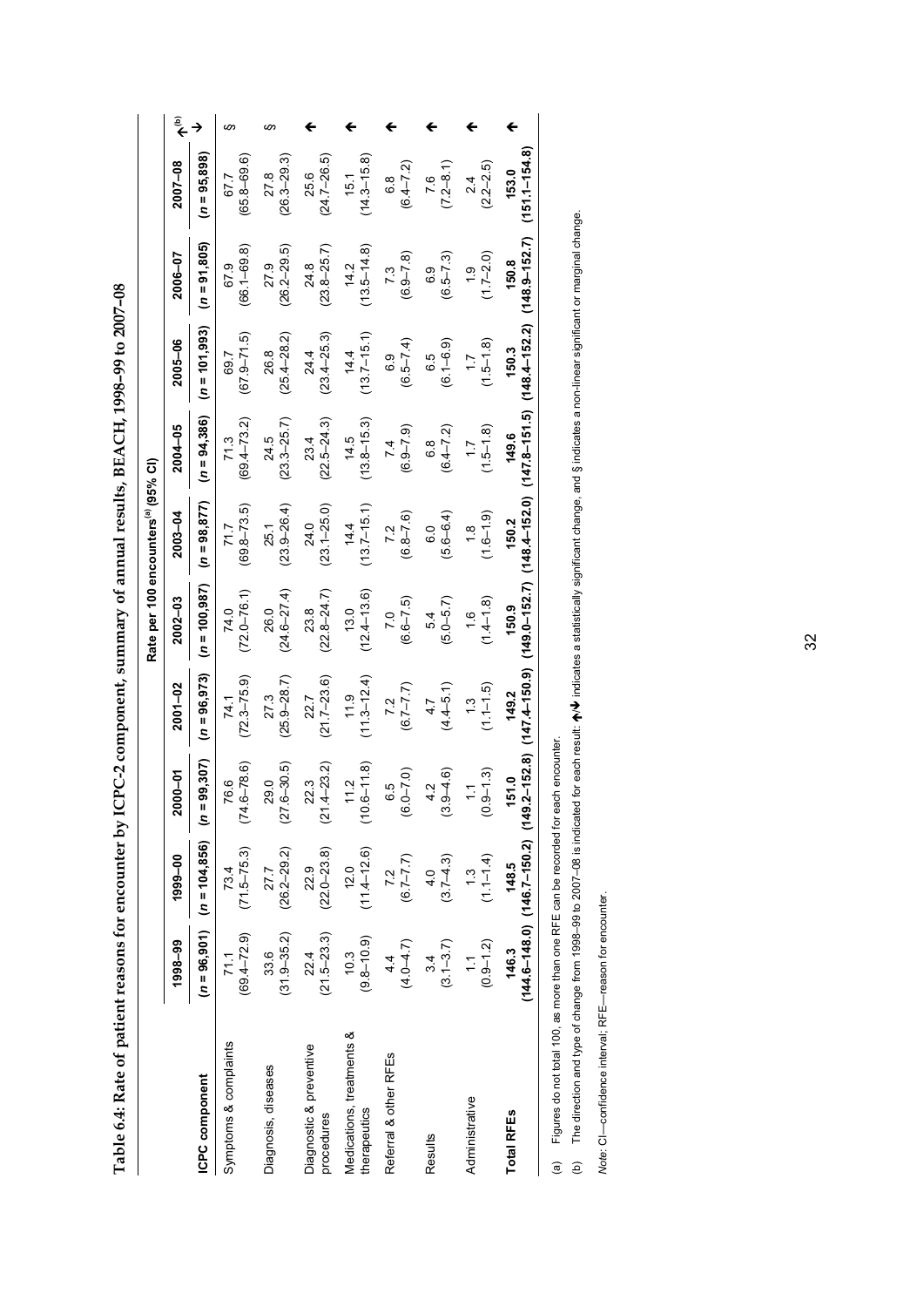Table 6.5: Most frequent patient reasons for encounter, summary of annual results, BEACH, 1998-99 to 2007-08 **Table 6.5: Most frequent patient reasons for encounter, summary of annual results, BEACH, 1998–99 to 2007–08** 

|                                      |                                                   |                         |                                                         |                                                    |                                                   | Rate per 100 encounters <sup>(a)</sup> (95% CI) |                                           |                                                 |                           |                      |      |
|--------------------------------------|---------------------------------------------------|-------------------------|---------------------------------------------------------|----------------------------------------------------|---------------------------------------------------|-------------------------------------------------|-------------------------------------------|-------------------------------------------------|---------------------------|----------------------|------|
| Patient reason                       | 1998-99                                           | 1999-00                 | $2000 - 01$                                             | $2001 - 02$                                        | 2002-03                                           | 2003-04                                         | 2004-05                                   | 2005-06                                         | 2006-07                   | 2007-08              | مَّح |
| for encounter                        | $(n = 96, 901)$                                   | $(n = 104, 856)$        | 99,307)<br>$\overline{a}$                               | $(n = 96, 973)$                                    | $(n = 100,987)$                                   | $(n = 98, 877)$                                 | $(n = 94,386)$                            | $(n = 101, 993)$                                | $(n = 91, 805)$           | $(n = 95,898)$       |      |
| Check-up-all*                        | $13.6$<br>(13.0–14.3)                             | $14.2$<br>(13.5–14.9)   | $(12.5-13.9)$                                           | $(12.7-14.0)$                                      | $(12.9 - 14.2)$                                   | $14.1$<br>(13.4–14.8)                           | $(12.8-14.0)$                             | $14.1$<br>(13.4–14.8)                           | $(13.9 - 15.2)$           | $(13.8 - 15.1)$      |      |
| Prescription—all*                    | $\begin{array}{c} 8.2 \\ (7.7 - 8.7) \end{array}$ | $9.6$<br>$(9.1 - 10.2)$ | $\begin{array}{c} 9.2 \\ (8.7 - 9.8) \end{array}$       | $\begin{array}{c} 9.8 \\ (9.2 - 10.3) \end{array}$ | $10.8$<br>$(10.2 - 11.3)$                         | $(11.5-12.7)$                                   | $(11.5-12.8)$                             | $12.1$<br>$(11.4-12.7)$                         | $(11.8)$<br>$(11.2-12.4)$ | $(11.9 - 13.2)$      |      |
| Test results*                        | $3.4$<br>(3.1-3.7)                                | $40$<br>(3.7–4.2)       | $4.3$<br>(3.9–4.6)                                      | $4.7$<br>$(4.4-5.0)$                               | $5.4$<br>(5.0–5.7)                                | $(5.7 - 6.4)$                                   | $6.8$<br>(6.4-7.2)                        | $6.5$<br>$(6.1 - 6.9)$                          | $6.9$<br>$(6.5 - 7.3)$    | $7.6$<br>$(7.2-8.1)$ |      |
| Cough                                | $6.2$<br>(5.8–6.6)                                | $(6.5-7.4)$             | $7.0$<br>(6.5–7.4)                                      | $6.5$<br>$(6.1 - 6.9)$                             | $6.7$<br>(6.3–7.2)                                | $6.2$<br>$(5.8 - 6.6)$                          | $5.9$<br>$(5.5-6.2)$                      | $6.4$<br>( $6.0-6.8$ )                          | $5.8$<br>( $5.4 - 6.2$ )  | $6.2$<br>(5.8–6.7)   |      |
| Immunisation/vaccination—all*        | $(4.5 - 5.3)$                                     | $42$<br>(3.9–4.6)       | $(4.0 - 4.8)$                                           | $4.6$<br>$(4.2 - 5.0)$                             | $4.7$<br>$(4.3-5.1)$                              | $(4.0 - 4.9)$                                   | $4.3$<br>(3.9–4.8)                        | $4.8$<br>$(4.4-5.2)$                            | $(3.9 - 4.7)$             | $4.8$<br>(4.4–5.1)   |      |
| Throat complaint                     | $\begin{array}{c} 3.8 \\ (3.5 - 4.1) \end{array}$ | $4.2$<br>(3.8–4.5)      | $\begin{pmatrix} 4 & 0 \\ 3 & 7 & -4 & 3 \end{pmatrix}$ | $(3.5-4.0)$                                        | $(3.5 - 4.1)$                                     | $3.4$<br>(3.1–3.6)                              | $(3.3 - 3.8)$                             | $\begin{array}{c} 3.3 \\ (3.0-3.5) \end{array}$ | $3.3$<br>(3.1–3.6)        | $3.3$<br>(3.0–3.6)   |      |
| Back complaint*                      | $(3.3 - 3.8)$                                     | $3.6$<br>(3.4–3.8)      | $(3.5-4.0)$                                             | $3.8$<br>(3.6–4.1)                                 | $3.5$<br>$(3.3 - 3.8)$                            | $3.5$<br>(3.2-3.7)                              | $3.4$<br>(3.2–3.6)                        | $3.5$<br>(3.2-3.7)                              | $3.2$<br>(3.0-3.4)        | $3.2$<br>(3.0–3.4)   |      |
| Rash <sup>*</sup>                    | $\begin{array}{c} 2.6 \\ (2.4-2.8) \end{array}$   | $2.7$<br>(2.6–2.9)      | $(2.8 - 3.1)$                                           | $2.8$<br>$(2.6 - 3.0)$                             | $\begin{array}{c} 2.8 \\ (2.7 - 3.0) \end{array}$ |                                                 | $(2.7-3.1)$<br>(1.8<br>(1.5-2.0)          | $\begin{array}{c} 2.6 \\ (2.5-2.8) \end{array}$ | $2.8$<br>(2.6–3.0)        | $(2.3 - 2.6)$        |      |
| Upper respiratory tract<br>infection | $(2.6-3.2)$                                       | $2.7$<br>(2.4–3.0)      | $(2.3 - 2.9)$                                           | $2.3$<br>(2.1–2.6)                                 | $(1.9 - 2.4)$                                     | $2.8$<br>$(2.6-2.9)$<br>$1.9$<br>$(1.7-2.1)$    |                                           | $2.4$<br>(2.0–2.7)                              | $(2.1 - 2.7)$             | $2.2$<br>$(2.0-2.5)$ |      |
| Fever                                | $(1.6 - 2.0)$                                     | $(1.9 - 2.5)$           | $2.3$<br>(2.0–2.5)                                      | $(1.8-2.2)$                                        |                                                   |                                                 | $(1.6-2.0)$<br>$(1.6-2.0)$<br>$(1.5-1.9)$ | $(1.9 - 2.5)$                                   | $(1.8$<br>$(1.6 - 2.0)$   | $(1.8-2.5)$          |      |
| Hypertension/high blood<br>pressure* | $(2.5$<br>$(2.2-2.8)$                             | $(1.4 - 1.9)$           | $2.2$<br>(1.9–2.4)                                      | $(1.8-2.3)$                                        | $(1.9-2.5)$<br>$(1.9-2.5)$<br>$(1.6-2.0)$         | $(1.3 - 2.1)$<br>$(1.7 - 2.1)$<br>$(1.6 - 2.1)$ |                                           | $(1.6-2.1)$                                     | $(1.8 - 2.5)$             | $(1.8-2.3)$          |      |
| Depression*                          | $(2.0-2.3)$                                       | $(1.6 - 1.8)$           | $2.1$<br>(2.0–2.3)                                      | $(1.8 - 2.0)$                                      | $(1.7-2.0)$                                       | $(1.7 - 1.9)$                                   | $(17-2.0)$                                | $(1.7 - 2.0)$                                   | $(1.8-2.1)$               | $2.0$<br>(1.9–2.2)   |      |
| Administrative procedure NOS         | $(0.8 - 0.9)$                                     | $(1.0-1.2)$             | $(0.9 - 1.1)$                                           | $(1.0 - 1.3)$                                      | $(1.3 - 1.6)$                                     | $(1.4 - 1.7)$                                   | $(1.3-1.5)$                               | $(1.3 - 1.6)$                                   | $(1.5 - 1.8)$             | $(1.8-2.1)$          |      |
| Abdominal pain*                      | $(2.1 - 2.4)$                                     | $(1.9-2.2)$             | $2.3$<br>(2.1–2.4)                                      | $(2.0 - 2.2)$                                      | $(1.8 - 2.1)$                                     | $(1.9 - 2.2)$                                   | $(1.8 - 2.0)$                             | $(1.7-1.9)$                                     | $(1.7-1.9)$               | $(1.6 - 1.9)$        |      |

33

*(continued)*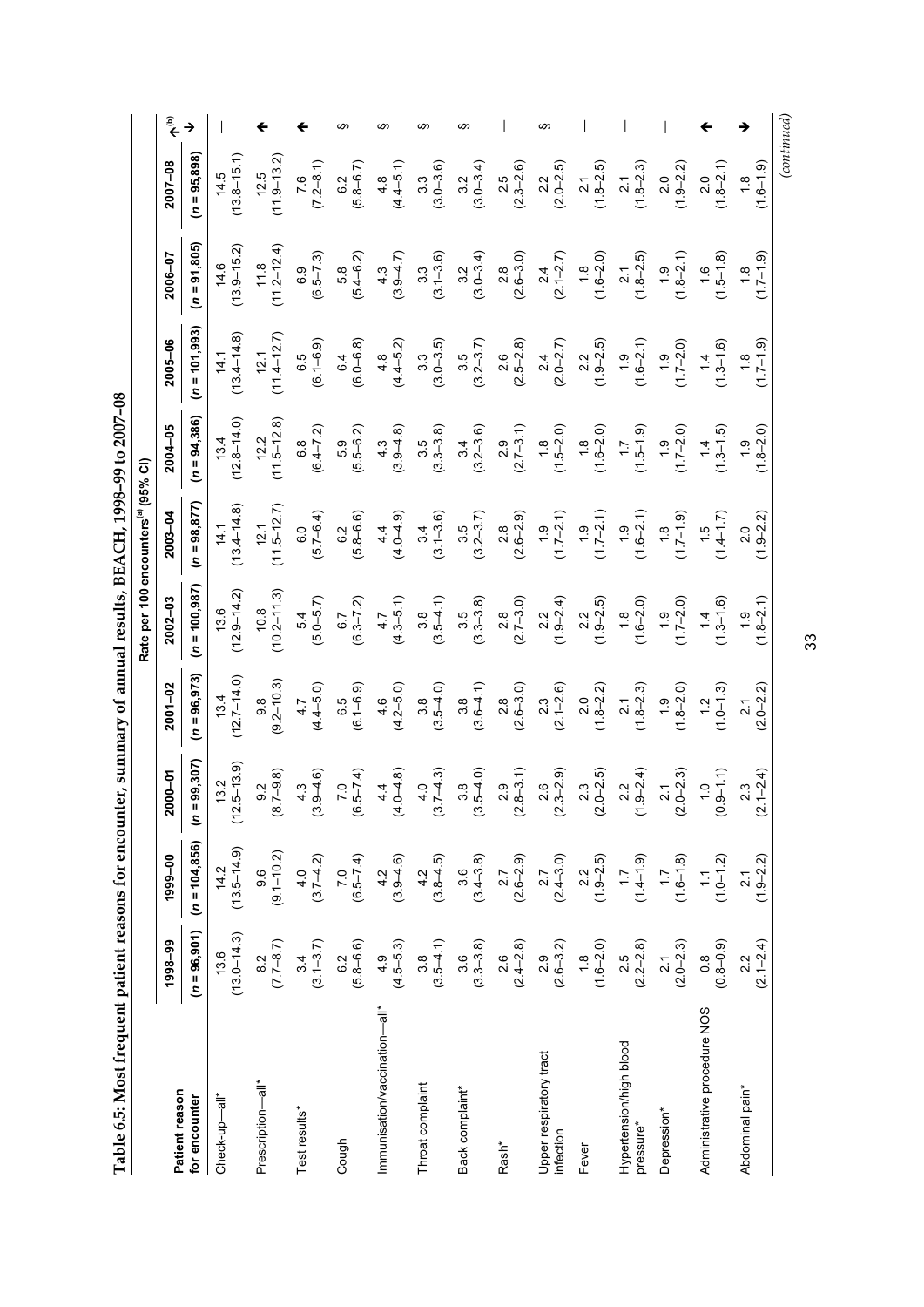Table 6.5 (continued): Most frequent patient reasons for encounter, summary of annual results, BEACH, 1998-99 to 2007-08 **Table 6.5 (continued): Most frequent patient reasons for encounter, summary of annual results, BEACH, 1998–99 to 2007–08** 

|                           |                                              |                                                           |                                            |                             | Rate per 100                        | encounters <sup>(a)</sup> (95% CI) |                                   |                                          |                                     |                                |    |
|---------------------------|----------------------------------------------|-----------------------------------------------------------|--------------------------------------------|-----------------------------|-------------------------------------|------------------------------------|-----------------------------------|------------------------------------------|-------------------------------------|--------------------------------|----|
| Patient reason            | 1998-99                                      | 1999-00                                                   | <b>ი</b> —იე<br>នី                         | $2001 - 02$                 | 2002-03                             | $2003 - 04$                        | 2004-05                           | 2005-06                                  | $2006 - 07$                         | 2007-08                        |    |
| for encounter             | $(n = 96, 901)$                              | $(n = 104, 856)$                                          | 99,307<br>$\overline{a}$                   | $(n = 96, 973)$             | $(n = 100, 987)$                    | $(n = 98, 877)$                    | $(n = 94, 386)$                   | $(n = 101, 993)$                         | $(n = 91, 805)$                     | $(n = 95,898)$                 |    |
| Headache                  | $(1.8 - 2.1)$                                | $(2.0 - 2.3)$                                             | $2.2$<br>$0 - 2.3$<br>$\bar{q}$            | $(1.9 - 2.2)$               | $(1.9-2.3)$                         | $(1.6 - 1.9)$<br>$\frac{8}{1}$     | $(1.6 - 1.8)$<br>$\overline{1.7}$ | $(1.6 - 1.8)$                            | $(1.4 - 1.7)$                       | $(1.5-1.8)$                    |    |
| Diarrhoea                 | $(1.3 - 1.5)$                                | $(1.3$<br>$(1.2-1.4)$                                     | $(1.4 - 1.6)$<br>$\ddot{5}$                | $(1.3-1.5)$                 | $(1.4 - 1.7)$                       | $(1.3 - 1.6)$                      | $(1.3-1.5)$                       | $(1.3$<br>$(1.2-1.4)$                    | $(1.2 - 1.5)$<br>$\ddot{5}$         | $(1.3-1.6)$                    |    |
| Skin complaint            | $(1.1 - 1.3)$                                |                                                           | $(1.5$<br>$(1.4-1.6)$                      | (1, 1, 1, 5)                | $(1.3$<br>$(1.2-1.5)$               | $(1.4$<br>$(1.2-1.5)$              | $(1.5 - 1.6)$                     | $(1.3 - 1.5)$                            | $(1.3 - 1.5)$                       | $(1.3 - 1.5)$                  |    |
| Nasal congestion/sneezing | $(1.2 - 1.5)$                                | $(1, 1-1, 4)$<br>$(1, 1-1, 4)$<br>$(1, 4-1, 9)$           | $(1.6$<br>$(1.4-1.8)$                      | $(1.3 - 1.7)$               | $(1.7$<br>(1.4–2.0)                 | $(1.1 - 1.5)$                      | $(1.2 - 1.6)$                     | $(1.1 - 1.6)$                            | $(0.9 - 1.2)$<br>$\frac{1}{2}$      | $(1.2 - 1.6)$                  | w. |
| Ear pain                  | $(1.8-2.1)$                                  | $(1,7-2.0)$<br>$(1,7-2.0)$<br>$(1,4-1.6)$<br>$(1,3,-1.4)$ | $(1.7-1.9)$                                | $(1.6 - 1.9)$               | $(1.5 - 1.8)$                       | $(1.4 - 1.7)$                      | $(1.5 - 1.7)$                     | $(1.5-1.7)$                              | $(1.3-1.5)$                         | $(1.3 - 1.5)$                  |    |
| Weakness/tiredness        |                                              |                                                           | $(1.5 - 1.8)$                              | $(1.5$<br>$(1.4 - 1.6)$     | $(1.5$<br>$(1.3-1.6)$               | $(1.4 - 1.6)$                      | $(1.5-1.8)$                       | $(1.2-1.4)$                              | $(1.2 - 1.5)$                       | $(1.4$<br>$(1.2-1.5)$          |    |
| Knee complaint            | $(1, 4-1.7)$<br>$(1, 4-1.7)$<br>$(1, 1-1.3)$ |                                                           | $(1.3 - 1.5)$                              | $(1.3-1.5)$                 | $(1.3$<br>$(1.2-1.4)$               | $(1.3 - 1.5)$                      | $(1.3 - 1.5)$                     | $(1.3-1.5)$                              | $(1.3$<br>$(1.2-1.4)$               | $(1.3$<br>$(1.2-1.4)$          |    |
| Diabetes-all*             | $(1.0 - 1.2)$                                | $(0.8$<br>(0.7-0.9)                                       | $(0.8 - 1.1)$                              | $(0.9 - 1.1)$               | $(6.0 - 2.0)$                       | $(0.8 - 1.0)$                      | $(6.0 - 7.0)$                     | $(0.9 - 1.1)$                            | $(1.0 - 1.2)$                       | $(1.1-1.4)$                    |    |
| <b>Blood test NOS</b>     | $(0.6 - 0.9)$                                | $(0.7 - 0.9)$                                             | $(0.7-1.0)$                                | $(0.7-1.0)$                 | $(0.9 - 1.2)$                       | $(1.0 - 1.2)$                      | $(1.0 - 1.3)$                     | $(1.0 - 1.3)$                            | $(1.1 - 1.4)$                       | $(1.2$<br>$(1.0-1.3)$          |    |
| Vertigo/dizziness         | $(1.0-1.2)$                                  | $(1.1 - 1.3)$                                             | $(1.3$<br>$(1.2-1.4)$                      | $(1.1 - 1.3)$<br>$\ddot{ }$ | $(1.0 - 1.2)$<br>$\widetilde{\div}$ | $(1.1 - 1.3)$                      | $(1.1 - 1.3)$<br>$\ddot{ }$       | $(1.1 - 1.2)$<br>$\overline{\mathbb{C}}$ | $(1.0 - 1.2)$<br>$\overline{\cdot}$ | $(1.0 - 1.2)$                  |    |
| Foot/toe complaint        | $(1.1 - 1.3)$                                | $(1.1 - 1.3)$                                             | $(1.1 - 1.3)$                              | $(1.1 - 1.3)$               | $(1.1 - 1.3)$                       | $(1.0 - 1.2)$                      | $(1.1 - 1.2)$                     | $(1.0 - 1.2)$                            | $(1.0 - 1.2)$                       | $1.0 - 1.2$                    |    |
| Anxiety*                  | $(1.0 - 1.2)$                                | $(0.9 - 1.1)$                                             | $(1.1$<br>$(1.0-1.2)$                      | $(1.0 - 1.2)$               | $(0.8 - 1.0)$                       | $(0.9 - 1.1)$                      | $(0.9 - 1.1)$                     | $(1.2$<br>$(1.0-1.3)$                    | $(0.9 - 1.1)$<br>$\frac{0}{1}$      | $(1.0 - 1.2)$<br>$\frac{1}{2}$ |    |
| Vomiting                  | $(1.0-1.2)$                                  | $1.2$<br>(1.1–1.3)                                        | $(1.1 - 1.3)$                              | $1.0 - 1.2$                 | $1.0 - 1.2$                         | $(1.0 - 1.3)$                      | $(0.8 - 1.0)$                     | $(0.8 - 1.0)$                            | $(0.9 - 1.1)$                       | $(1.0 - 1.2)$                  |    |
| Swelling <sup>*</sup>     | $(1.0 - 1.2)$                                | $(1.0 - 1.1)$                                             | $9 - 1.1$<br>$\tilde{c}$<br>$\ddot{\circ}$ | $(1.0 - 1.2)$               | $1.0 - 1.1$                         | $(1.0 - 1.3)$                      | $1.0 - 1.2$                       | $(1.1$<br>(1.0–1.2)                      | $(1.0 - 1.2)$                       | $(1.0 - 1.2)$                  |    |
|                           |                                              |                                                           |                                            |                             |                                     |                                    |                                   |                                          |                                     | $_{(continued)}$               |    |

34